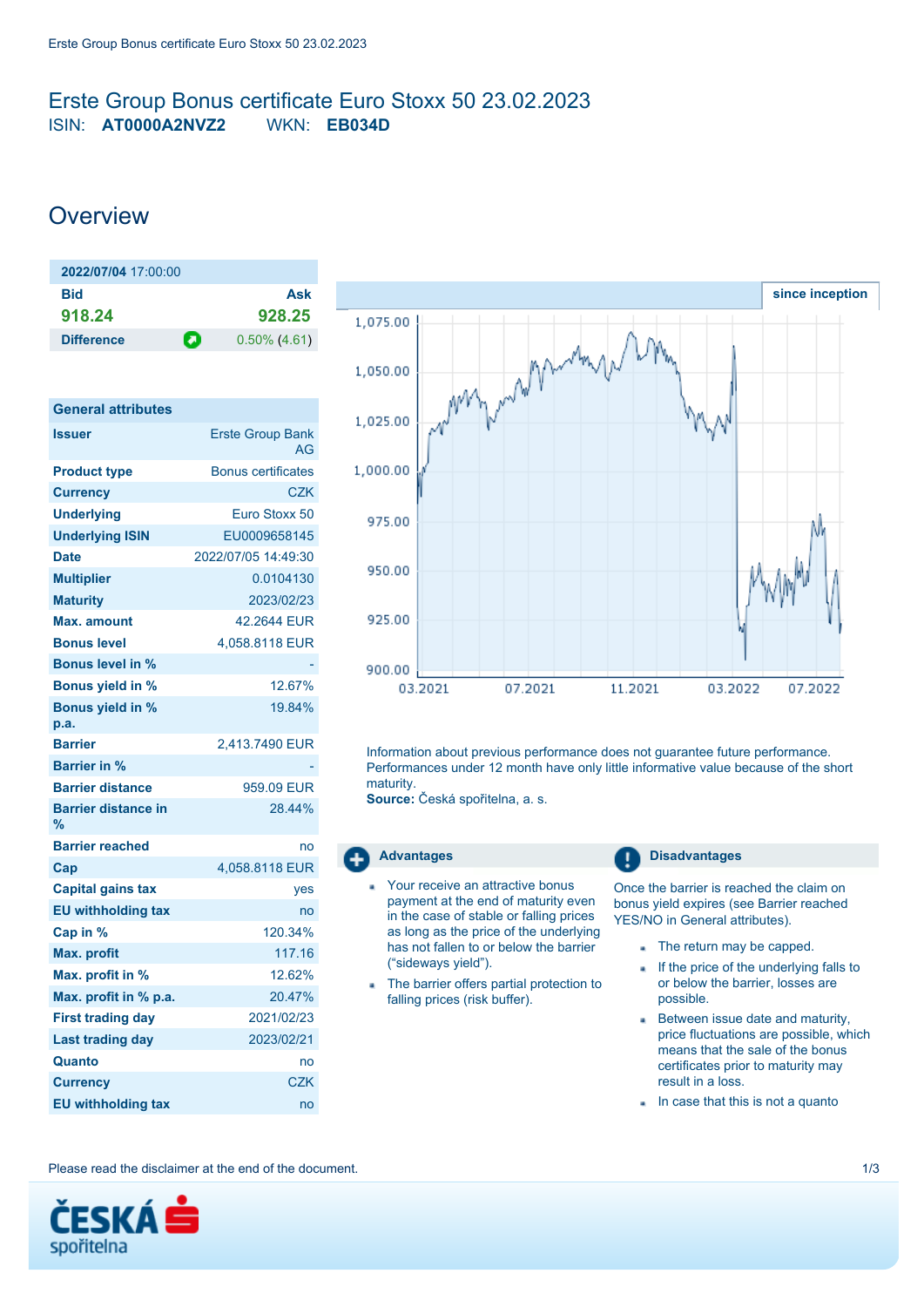The calculation of the key figures is based on the most recently delivered price of the underlying (see date/time stamp in tab underlying).

#### **Price information**

| <b>Today open</b>        | 925.23   |
|--------------------------|----------|
| <b>Today high</b>        | 927.29   |
| <b>Today low</b>         | 921.46   |
| Close (previous day)     | 918.64   |
| Spread in %              | 1.08%    |
| <b>Spread absolute</b>   | 10.01    |
| <b>Spread harmonised</b> | 961.30   |
| High price (52 weeks)    | 1,071.96 |
| Low price (52 weeks)     | 457.25   |

#### **Performance**

| <b>Performance YTD in %</b>         | $-12.10%$ |
|-------------------------------------|-----------|
| Performance 1 month in %            | $-4.68%$  |
| <b>Performance 6 months in %</b>    | $-11.14%$ |
| Performance 1 year in %             | $-11.50%$ |
| Performance 3 years in %            |           |
| Performance 5 years in %            |           |
| Performance since inception in<br>% | $-7.68%$  |

certificate or the certificate is not secured against currency risk, the performance of the certificate is affected positively or negatively by the trend of the currency exchange rate between the currency of the certificate (CZK) and the currency in which the underlying asset is traded. If CZK strengthens the price of the certificate falls and if CZK weakens the price of the certificate rises.

In case that this is a quanto certificate, the certificate is secured against currency risk. The performance of the certificate is not affected by the trend of the currency exchange rate between the currency of the certificate (CZK) and the currency in which the underlying asset is traded.

### **Bonus certificates | Description**

The bonus level which determines its payout is set above the current price of the underlying instrument for the issue of the certificate. The protective barrier is set below the initial value. If a specific certificate also has a cap (maximum payout), this cap is set at the bonus level or above it. The current price of the certificate will develop depending on the actual price of the underlying asset and in the case of a currency unsecured certificate (non-quanto certificate) also on the current exchange rate of the Czech crown to the currency of the underlying asset (if the underlying asset is in a currency different than CZK). The price of the underlying asset will be observed continuously until the maturity date.

#### **The following two cases may arise:**

If the price of the underlying asset does not fall to or under the value of the barrier even once during the lifetime of the certificate, the Bonus Value will be used for the payout. The client will thus receive the Maximum Amount which will be calculated by multiplying the Bonus Value by the Ratio. This applies for a currency secured certificate (quanto certificate). In the case of a currency unsecured certificate (non-quanto certificate) the Maximum Amount will stated in the currency of the underlying asset and will be converted on the maturity date by the current exchange rate from the currency of the underlying asset to CZK (if the underlying asset is in a currency different than CZK). If the price of the underlying asset at the maturity date is higher than the Bonus Value then this price will be used for the payout, but only to the level of the CAP value. The CAP value determines the maximum value used for the payout. Thus if the CAP value = to the Bonus Value, then in this case the Bonus Value is also used for the payout and not the price of the underlying asset. **If during the lifetime of the certificate the price of the underlying asset falls to the level of the barrier or below it**, the bonus will not be paid out. The current value of the underlying asset will be used for the payout. Thus the client will receive the amount which will be calculated by multiplying the current value of the underlying asset by the Ratio. This applies for the currency secured certificate (quanto certificate). In the case of a currency unsecured certificate (non-quanto certificate) this amount will be converted on the maturity date by the current exchange rate from the currency of the underlying asset to CZK (if the underlying asset is in a currency different than CZK).

### **Secondary market**

During the term it is possible to sell the product during the trading hours at the exchanges, where the product is listed.

The settlement at maturity of the certificate will realize within 7 working days.

Please read the disclaimer at the end of the document. 2/3